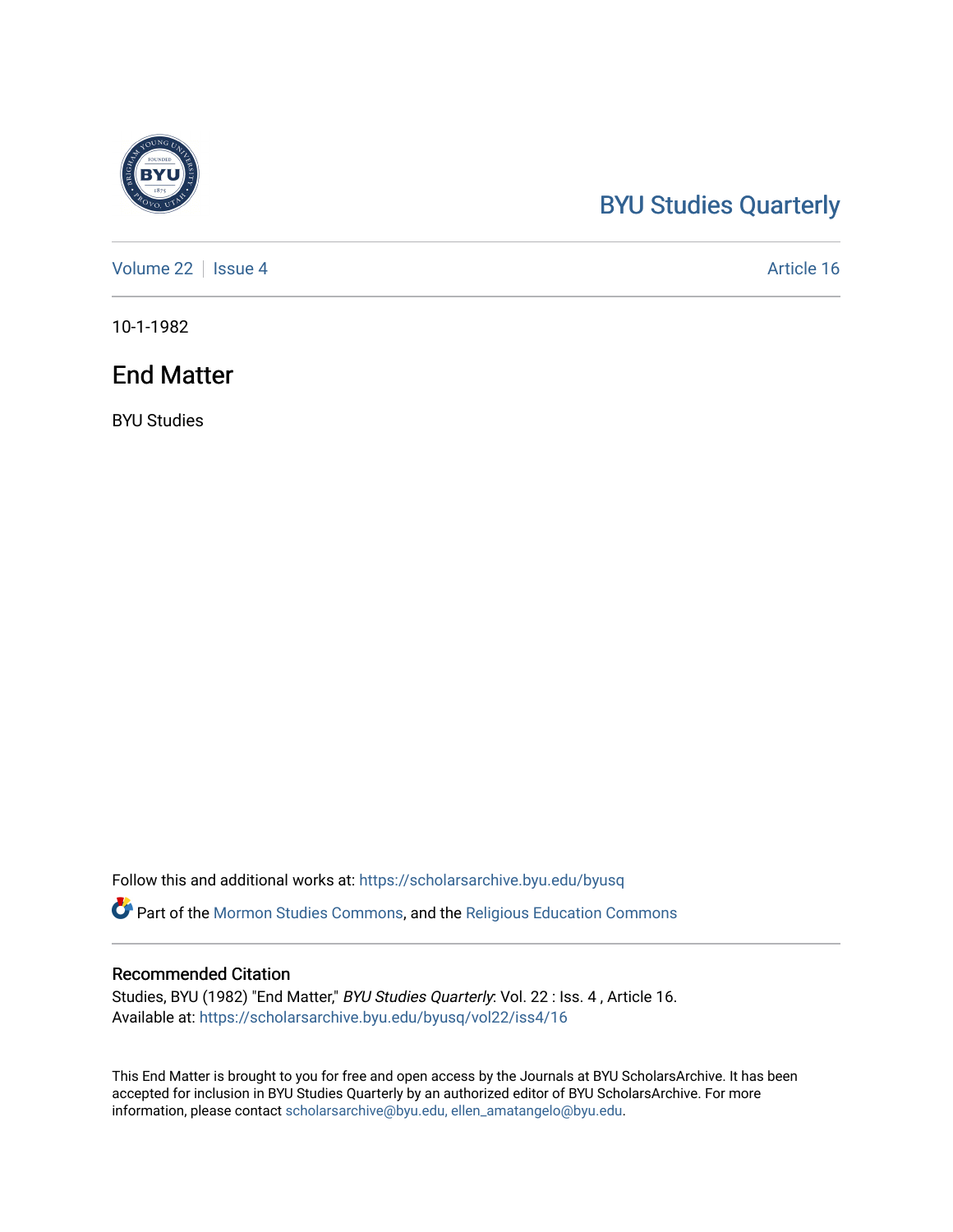BYU STUDIES is a serious venture into the study of the correlation of revealed and discovered truth. Dedicated to the conviction that the spiritual and the intellectual are complementary avenues of knowledge, BYU STUDIES welcomes articles from all fields of learning. They should be written for the informed nonspecialist rather than the specialized reader in the technical language of the field. Creative work-poetry, short fiction, drama-is also welcomed.

Except for unusual cases, contributions should not exceed 4,000 words (approximately 15 double-spaced, typewritten pages). Manuscripts should conform to the University of Chicago Press Manual of Style, and footnotes should be placed on a separate page at the end of the article.

Each author will receive twenty offprints and three copies of the number in which his contribution appears.

Send manuscripts to Brigham Young University, Dr. Charles D. Tate, Jr., Editor, Brigham Young University Studies, A283 JKBA, Provo, Utah 84602.

Brigham Young University Studies is being listed in Current Contents: Behavioral, Social, and Management Sciences and in Arts and Humanities Citation Index.

Studies: End Matter

BRIGHAM YOUNG UNIVERSITY STUDIES is a voice for the community of Latterday Saint scholars. Contributions dealing with LDS thought, history, theology, and related subjects will receive first priority.